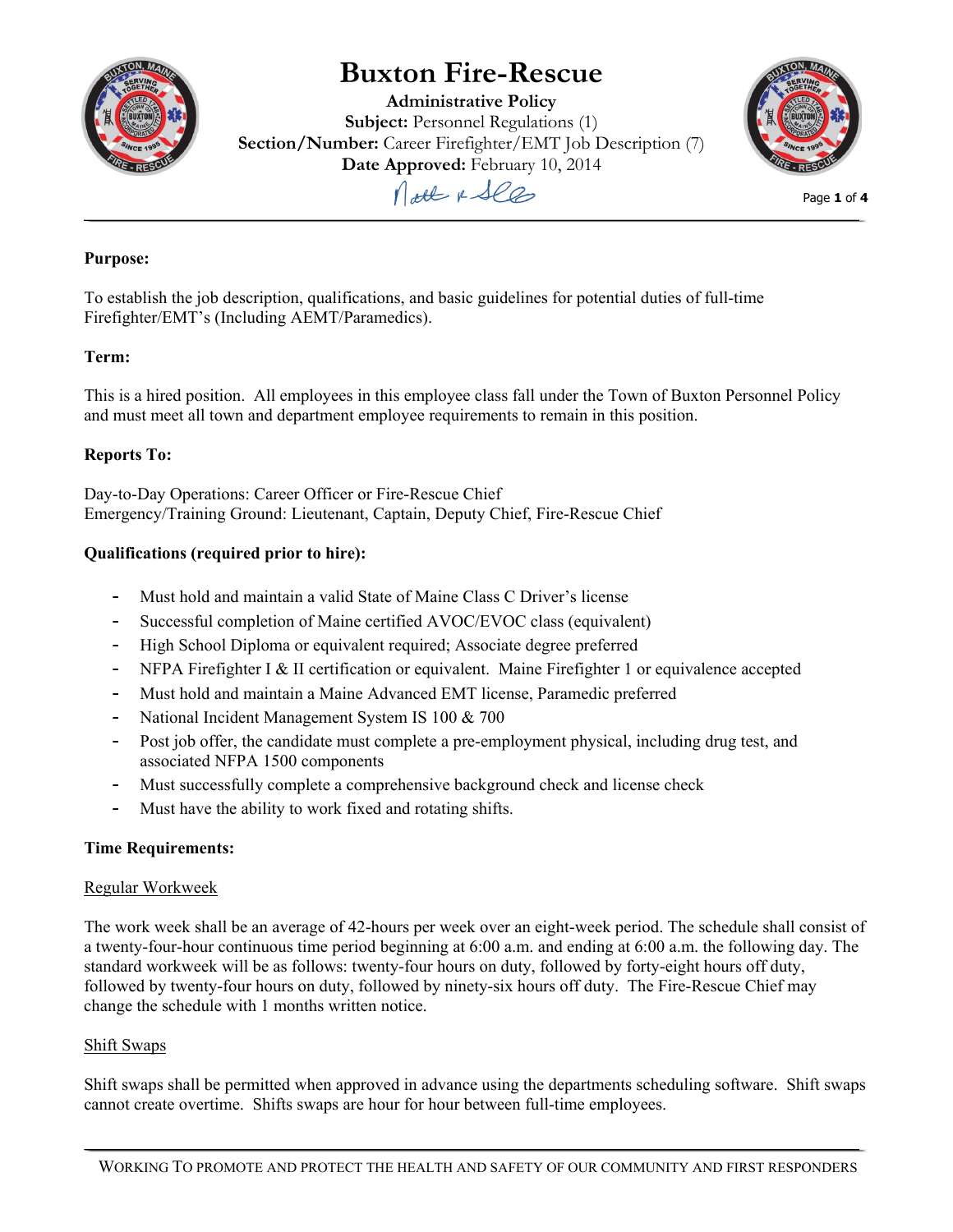#### Premium Hours and Over Time

Hours worked in excess of regularly scheduled work hours, shall be paid in accordance with the Towns Personnel Policy, Section **VI. Work Day, Week, Overtime and Comp Time**, § Compensation for Full Time Fire-Rescue Employees.

Full time employees are required to work forced overtime shifts. An employee cannot be forced for more than 48 consecutive hours, before they must have 24 hours of non-work time. Forced OT will be used to ensure a minimum staffing of two employees, at the Advanced EMT Level.

Holiday overtime shall be paid in accordance with the Town's Personnel Policy.

#### Response Requirements:

This position will be assigned to a base station by the Fire-Rescue Chief, the position's primary responsibility is to answer emergency calls. The intent is to handle the first emergency first (either fire or EMS); however, the bulk of calls for service will be for the EMS. This position will respond on all calls for service, as assigned by dispatch.

#### **Nature of Work:**

This is a skilled emergency medical and firefighting position that requires the employee to respond to a wide range of medical, traumatic, and fire suppression-related emergencies in a community encompassing 40 square miles, with a population of 8,100. The department handles approximately 700 emergency medical calls and 400 fire related calls per year.

The person filling this position must be mature, honest, compassionate, able to work well with others, and be willing and able to interact positively with the public. The candidate must be prepared to respond to emergency medical and fire calls in all types of weather, day or night.

The person filling this position will become involved in station duties, public education, in-house education, equipment and apparatus maintenance, disinfecting and cleaning of equipment and apparatus, computer related reports and assignments, and a variety of other tasks assigned by the Fire-Rescue Chief.

Work is reviewed through discussion, reports, and during formal employee performance appraisals.

#### **Illustrative Examples of Work**

- Provide fire suppression and prevention services and stay current with training, code standards and general operating guidelines, to provide a professional product to the customer
- Provide primary patient assessment, treatment and transport at the ILS/ALS level on any call for emergency medical service, in conjunction with other medical providers
- Be knowledgeable in and follow State and Local EMS protocols, and department Standard Operating Guidelines, and Policies
- Exercise sound judgment with respect to all matters involving patient and responder safety including but not limited to; emergency vehicle operations, scene safety, injury prevention, infection controls, etc.
- Comply with all Department training requirements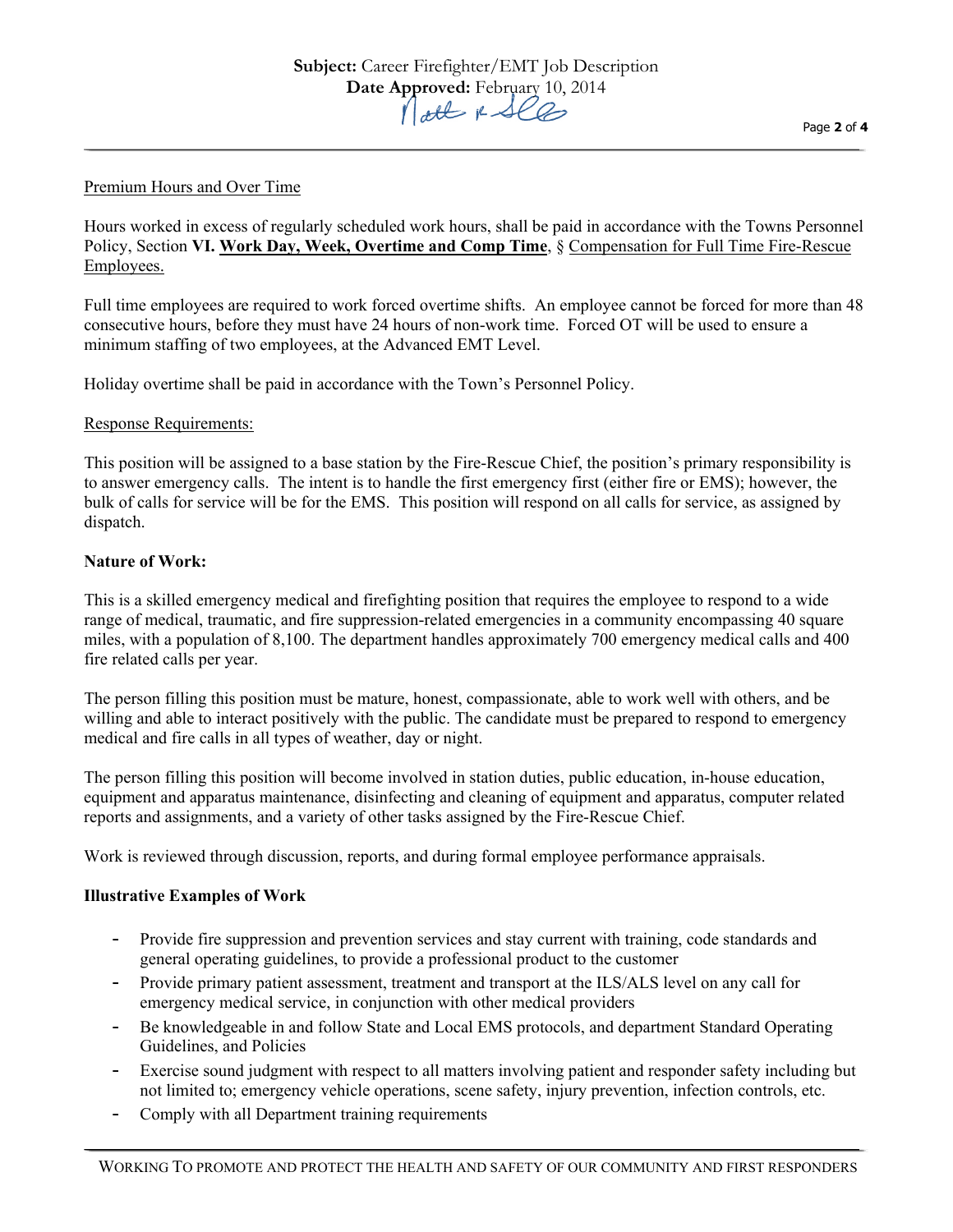- Establish and maintain effective working relationships with other employees (paid on call, per diem, full time and student live-in), supervisors, other departments, agencies, and the public
- Perform general maintenance of fire and EMS equipment and stations
- Operate a computer, prepare reports, utilize the departments records management software and perform other related paperwork as required
- Perform public education and prevention details
- Performs collateral duties as assigned by the Fire-Rescue Chief

#### **Requirements of Work/Essential Functions**

#### Physical Demands

- Requires lifting over 100 lbs. And occasionally over 150 lbs. while wearing personal protective equipment, including the self-contained breathing apparatus, weighing approx.  $85 - 100$  pounds dry.
- During firefighting activities when exposed to extreme heat, blood pressure and pulse are elevated.
- Medium duration of direct exposure to fire and its by-products. About 20 minutes inside of a working fire incident with regular breaks. This can continue until relieved.
- Firefighting is done in any environment. Temperatures within a structure can reach 1000 degrees and below zero outside the fire or during a rescue.

#### Physical Requirements

- Vision Normal vision needed with or without corrective lenses.
- Hearing Normal hearing is needed with or without hearing aids.
- $M$ obility Ability to walk and climb ladder or stairs.
- Body motion A full range of body motion is required to accomplish the above-mentioned tasks.

#### **Qualifications**

#### **Experience**

- Demonstrates a willingness to participate in Department and Community Activities.
- General knowledge of the community's hazards, and surrounding communities that the department has mutual/automatic aid agreements with.
- Two  $(2)$  or more years of fire/rescue experience
- Has responded and works with a team to mitigate the following incidents (Sample list only):
	- o Structure Fires
	- o Vehicle Fires
	- o Chimney Fires
	- o Technical Rescue
	- o Medical Emergencies
	- o Motor Vehicle Crashes